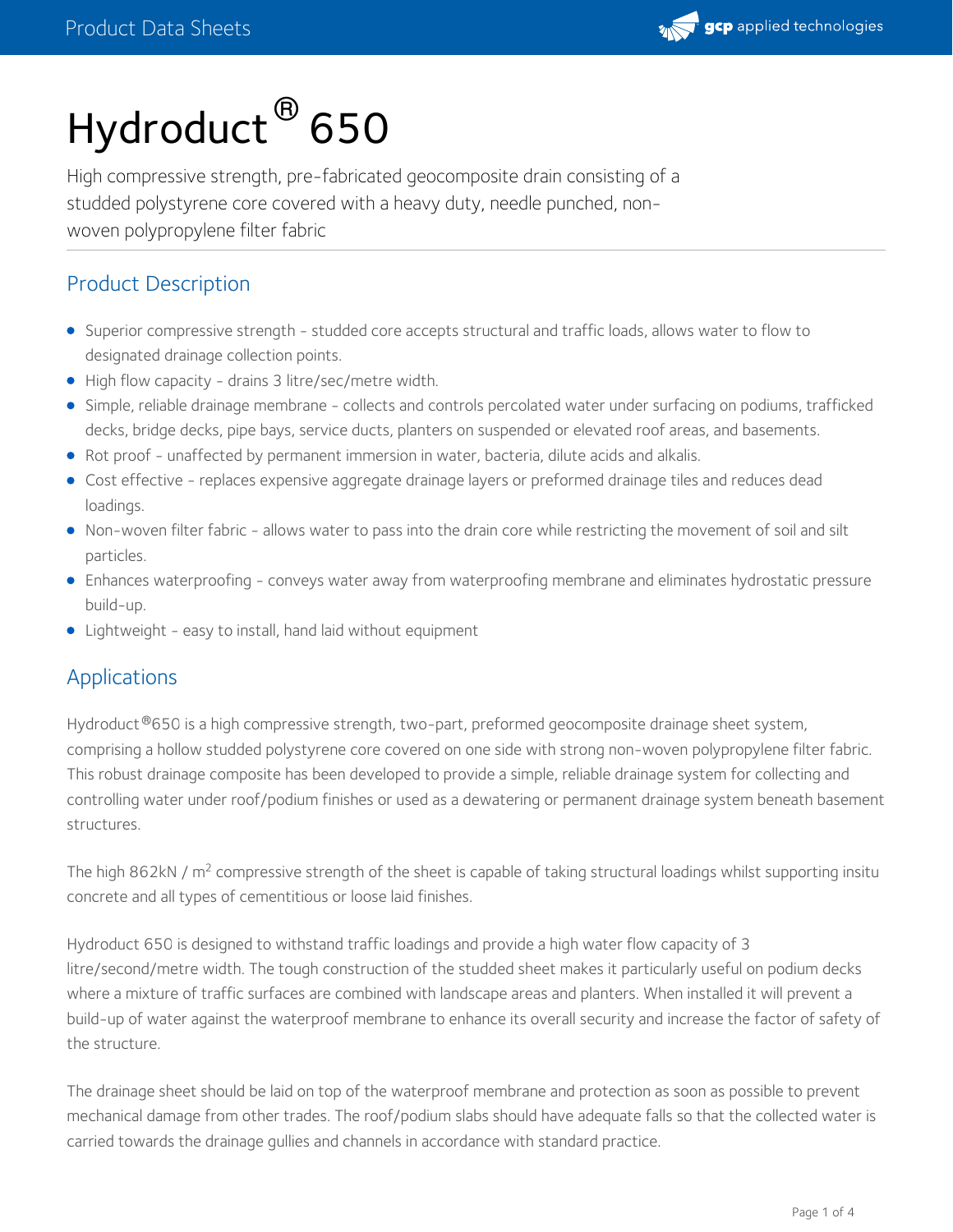

# Physical Properties

| <b>PROPERTY</b>       | <b>TEST METHOD</b>  | <b>TYPICAL VALUE</b>          |  |
|-----------------------|---------------------|-------------------------------|--|
| Drainage Core         |                     |                               |  |
| Polymer               | N/A                 | High Impact Polystyrene       |  |
| Thickness             | <b>ASTM C 366-B</b> | 9.5mm                         |  |
| Compressive Strength  | <b>ASTM D 1621</b>  | 860kPa                        |  |
| Flow Rate             | <b>ASTM D 4716</b>  | 3.0 litre/sec/metre width     |  |
| Geotextile            |                     |                               |  |
| Type                  | N/A                 | Non-woven                     |  |
| Polymer               | N/A                 | Polypropylene                 |  |
| Weight                | ASTM D 3776         | 270g/m <sup>2</sup>           |  |
| Tensile Strength      | <b>ASTM D 4632</b>  | 900N                          |  |
| Trapezoidal Tear      | <b>ASTM D 4533</b>  | 360N                          |  |
| Mullen Burst          | <b>ASTM D 3786</b>  | 2750 kPa                      |  |
| Puncture Strength     | <b>ASTM D 4833</b>  | 59 kg                         |  |
| Apparent Opening Size | <b>ASTM D 4751</b>  | 0.147mm (100 U.S.sieve)       |  |
| Permittivity          | <b>ASTM D 4491</b>  | 3260 Litre/min/m <sup>2</sup> |  |

# Supply

| Hydroduct 650 | 1.22m x 15.25m long roll (18.6 sq m) weight 22.7kg                             |
|---------------|--------------------------------------------------------------------------------|
| Storage       | Keep under cover in original wrapping and cover immediately after installation |

# Ancillary Products

| Bitustik      | 150mm x 15.0m long rolls         |
|---------------|----------------------------------|
| Cut Fasteners | 3 per roll of Hydroduct required |

# Equipment by Others

Stanley knife for trimming.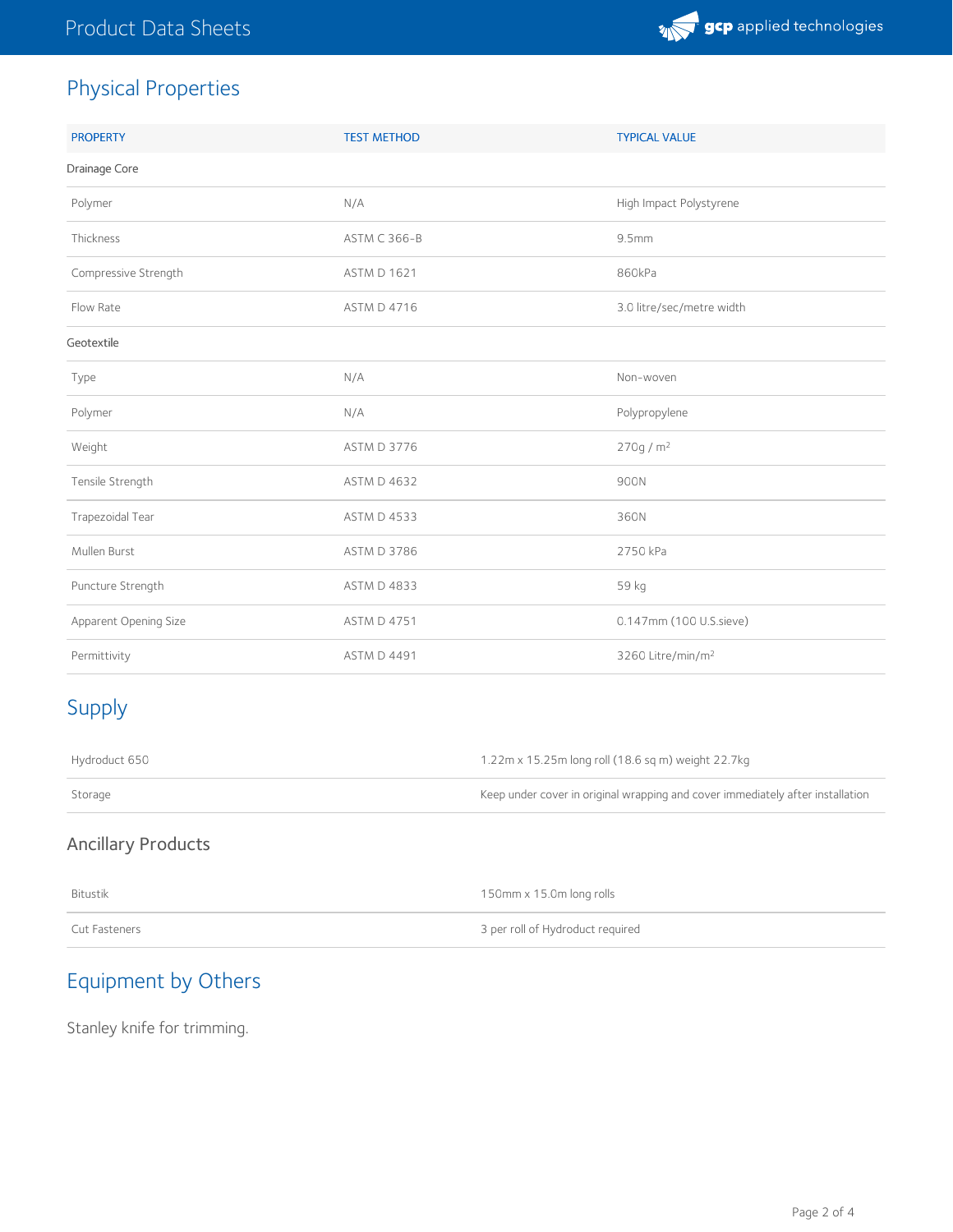



## Installation

Can be laid directly under basement slabs or over Bituthene and with Servipak protection boards to prevent mechanical damage.

The geotextile filter fabric is always laid towards the water face to allow water entry. The sheets can be joined by overlapping the geotextile fabric and butt jointing the studded sheet. Cut Fasteners are then used to form a connector at centres to suit application by interlocking a minimum of two dimples on each sheet underneath ie. on the non-fabric face.

#### Butt and Cut Jointing

Simple butt joints can be made by carefully separating the geotextile fabric and making a weathered overlap and fastening the joints using Cut Fasteners which interlock to form a connector at centres to suit application.

#### Corners

Hydroduct 650 can be generally bent on site to form internal corners. External corners are formed by cutting the dimpled sheets at corners and providing an additional 100mm wide strip of the fabric to wrap around corner and overlap joint then bonding with Bitustik.

#### Installation with drainage pipes

Peel back geotextile fabric from studded core. Place drain pipe against core, wrap with fabric and tuck behind core to hold in place prior to backfilling or concreting.

#### Sealing edges

All exposed edges of Hydroduct 650 should have extra fabric tucked behind core to seal the leading edge to prevent debris or silt from entering the core.